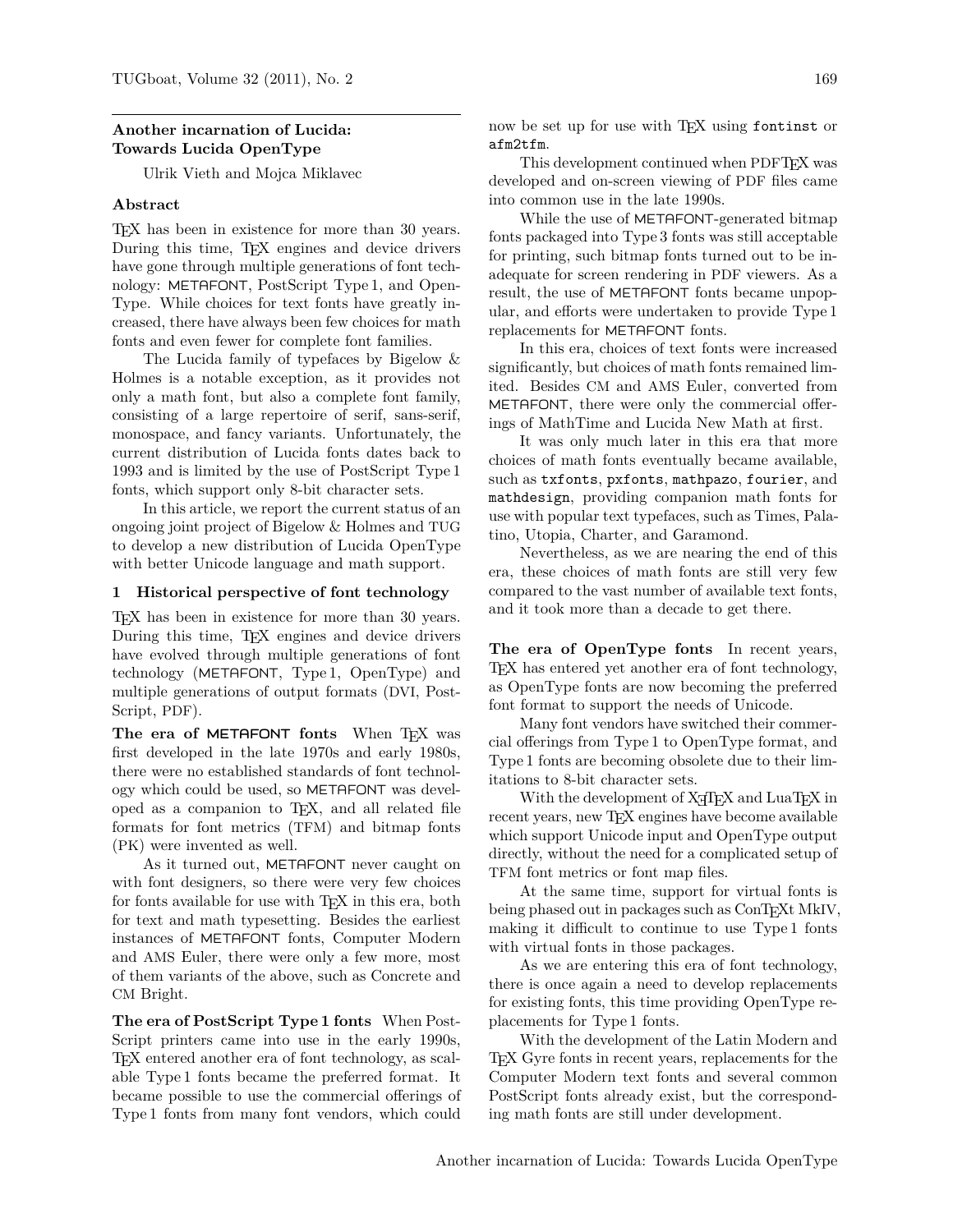At the time of writing, choices of full-featured OpenType math fonts remain limited to Cambria Math (developed by Microsoft), Asana Math (derived from <pxfonts>) and XITS Math (derived from STIX fonts). Additional choices of OpenType math fonts are still unfinished, such as Neo Euler (derived from AMS Euler) and Latin Modern Math (derived from Computer Modern Math).

With the addition of Lucida Math as another choice of OpenType math fonts under development, we are about to reach the same level of font support in the OpenType era that was available in the early years of the PostScript era in the mid-1990s.

Nevertheless, the general trend continues also in the OpenType era in that there are few choices for math fonts and even fewer for complete font families.

### **2 History of Lucida font distributions**

The Lucida family of fonts was developed by the Bigelow & Holmes foundry of Charles Bigelow and Kris Holmes in the mid-1980s [\[1\]](#page-6-0). At this time, Chuck Bigelow was on the faculty at Stanford, so he was well aware of the development of TEX and the Computer Modern fonts by Don Knuth. A primary goal of Lucida was to create a typeface design which would digitize well, even at relatively low resolutions.

Another goal of Lucida was to provide a complete font family of matching designs for serif, sansserif, and monospace fonts, which were later augmented by a number of fancy variants [\[2\]](#page-7-0).

Yet another goal of Lucida was to provide an extensive character set, including Latin, Greek, symbols, and even dingbats, so that the fonts could be used for math typesetting as well. (The dingbats fonts were later distributed independently [\[3\]](#page-7-1).)

The original versions of Lucida fonts from the mid-1980s are still being sold by some font vendors under the names of Lucida Serif and Lucida Math, but these versions were never really supported with a setup for use with T<sub>E</sub>X.

The current versions of Lucida fonts were extended and revised for use with TEX in the early 1990s in cooperation with Y&Y Inc., in particular its principal Berthold Horn for TEX-specific adjustments. Y&Y sold the fonts under the names of Lucida Bright and Lucida New Math for many years, until the company was dissolved. The same font packages are now being supported and sold directly by TUG  $[4]$  and by PCT<sub>F</sub>X Inc.  $[5]$ .

Finally, other versions of Lucida fonts that exist are widely distributed as system fonts with operating systems or software development kits. These include the Lucida Console and Lucida Sans Unicode fonts on MS Windows [\[6,](#page-7-4) [7\]](#page-7-5), the Lucida Grande fonts on Apple Mac OS X [\[8\]](#page-7-6), and a set of Lucida fonts distributed with Sun's Java Development Kits (JDK).

All of these fonts are in TrueType format and provide some level of Unicode coverage, some of them even including support for non-Latin scripts such as Greek, Cyrillic, Arabic, Hebrew, etc.

Unfortunately, most of these Lucida Unicode system fonts provide only single font instances or incomplete font families, so they are not really well suited for sophisticated typesetting.

As a result, users who want to use Lucida for typesetting with TEX are essentially stuck with the Type 1 distribution of the early 1990s, providing only a limited 8-bit character set and requiring the use of virtual fonts to support accented languages, which is no longer up to the requirements of modern TEX engines geared toward Unicode typesetting with OpenType font technology.

## **3 Scope of the Lucida Type 1 distribution**

The current distribution of Lucida Type 1 fonts for use with TFX was originally developed in the early 1990s by Bigelow & Holmes and Y&Y Inc. It is now being supported and sold directly by TUG. The TUG distribution consists of two font packages: Lucida Basic and Lucida Complete [\[9,](#page-7-7) [10\]](#page-7-8).

The basic distribution provides three complete font families: Lucida Bright, Lucida Sans Typewriter, and Lucida New Math (Fig. [1\)](#page-2-0).

The complete distribution adds the following font families: Lucida Sans, Lucida (Serif) Typewriter, Lucida Fax, Lucida Casual, as well as several fancy variants: Lucida Blackletter, Lucida Calligraphy, and Lucida Handwriting (Fig. [2\)](#page-2-1).

Given the limitations of Type 1 technology, the fonts are based on an 8-bit character set.

The recommended setup suggested by Y&Y Inc. was to use the so-called TeXnANSI encoding (LY1), which combines parts of the 7-bit old TFX encoding (OT1) in the lower half with the Windows ANSI 1252 encoding in the upper half [\[11,](#page-7-9) [12\]](#page-7-10).

An alternative setup suggested by the  $(L)$ <sup>T</sup>FX community was to use the so-called TeXBase1  $(8r)$ encoding as a base font encoding for virtual fonts, implementing the 8-bit Cork text and text companion encodings (T1 and TS1).

Since the Cork encoding extends considerably beyond the scope of Windows ANSI 1252 (Latin 1), some of the accented letters could not be provided by glyphs from the fonts, but had to be substituted by constructions in the virtual fonts.

The quality of these constructed glyphs varies considerably, but it rarely matches the quality of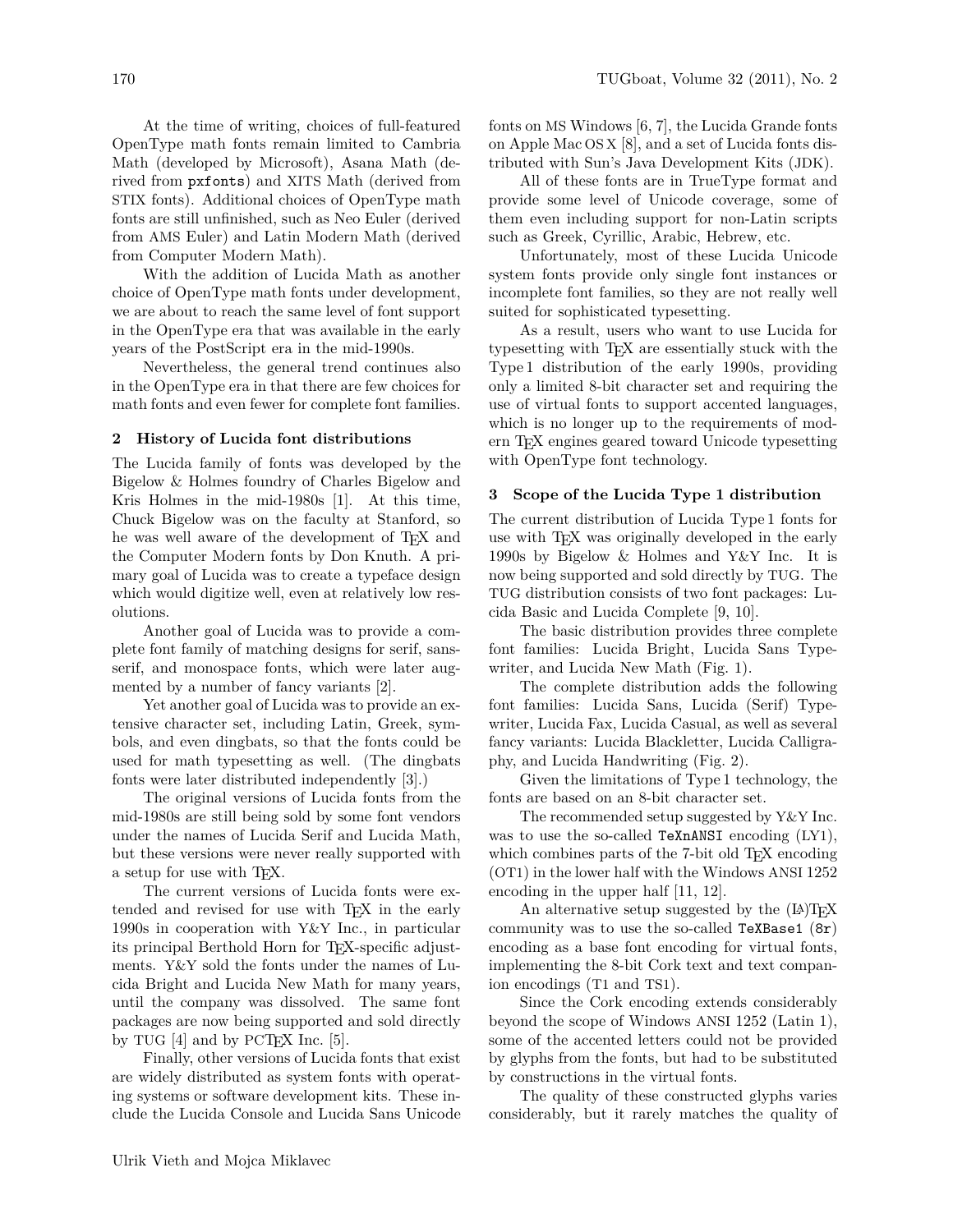- Lucida Bright
	- LucidaBright + SmallCaps
	- *LucidaBright-Italic*
	- LucidaBright-Demi + SmallCaps
	- *LucidaBright-DemiItalic*
- Lucida Sans Typewriter
	- LucidaSansTypewriter
	- LucidaSansTypewriter-Oblique
	- **LucidaSansTypewriter-Bold**
	- **LucidaSansTypewriter-BoldOblique**
- Lucida New Math
	- LucidaNewMath Roman
	- *LucidaNewMath Italic*
	- *LucidaNewMath AltItalic*
	- LucidaNewMath Symbol  $(ABC)$
	- LucidaNewMath Arrows (ABC)
	- **LucidaNewMath Demi**
	- *LucidaNewMath DemiItalic*
	- *LucidaNewMath AltDemiItalic*
	- **LucidaNewMath SymbolDemi** (ABC)
	- **LucidaNewMath ArrowsDemi** (ABC)
	- LucidaNewMath Extension

<span id="page-2-0"></span>JKLMNOPXQYRZHI

**Figure 1**: Scope of the Lucida basic distribution.

designed glyphs from the base fonts, so users of certain languages (such as Slovenian) were never really satisfied with those virtual fonts.

In the era of PostScript fonts used by traditional (pdf)TEX engines limited to 8-bit character sets, this was a common occurrence, which simply had to be accepted for lack of better alternatives.

In the recent era of OpenType fonts used by modern T<sub>E</sub>X engines with Unicode character sets, such deficiencies are no longer acceptable.

# **4 Problems of the Lucida Type 1 fonts**

The current distribution of Lucida Type 1 fonts from TUG suffers from several problems and limitations, making it hard to set up and use the fonts with traditional TEX engines, and maybe even impossible to use them with new TEX engines.

The first problem arises from the limitations of Type 1 font technology in itself, and the associated mess of 8-bit font encodings.

When users got the original Y&Y distribution of Lucida fonts, they were confronted with making

- Lucida Sans
	- LucidaSans
	- *LucidaSans-Italic*
	- LucidaSans-Demi
	- *LucidaSans-DemiItalic*
	- **LucidaSans-Bold**
	- *LucidaSans-BoldItalic*
- Lucida (Serif) Typewriter
	- LucidaTypewriter
	- LucidaTypewriter-Oblique
	- **LucidaTypewriter-Bold**
	- **LucidaTypewriter-BoldOblique**
- Lucida Fax
	- LucidaFax
	- *LucidaFax-Italic*
	- LucidaFax-Demi
	- *LucidaFax-DemiItalic*
- Lucida Casual
	- LucidaCasual
	- *LucidaCasual-Italic*
- Lucida fancy variants
	- LucidaBlackletter (ABC)
	- *LucidaCalligraphy-Italic* (*ABC*)
	- *LucidaHandwriting-Italic*

<span id="page-2-1"></span>**Figure 2**: Scope of the Lucida complete distribution.

a choice how to set up the fonts. The distribution shipped with multiple sets of TFM files (using identical names for different versions) and multiple sets of font map files, that could be set up as alternatives, supporting only one choice of base font encoding, either TeXnANSI or TeXBase1.

When users installed the  $(L)$ T<sub>F</sub>X support files for virtual fonts on top of that [\[13,](#page-7-11) [14\]](#page-7-12), they were confronted with yet another set of TFM and VF files and another font map file (using rather cryptic, but unique font names), providing support for multiple choices of virtual font encodings (OT1, T1, TS1, or LY1) on top of multiple choices of base font encodings (TeXBase1 or TeXnANSI).

Modern font distributions such as Latin Modern and TEX Gyre have solved this problem in a better way by using clearly identifiable and less cryptic font names (such as texnansi-lmr10, ec-lmr10, etc.) and providing several sets of TFM files for various encodings that can be installed in parallel, without requiring users to make a choice of one preferred encoding or using virtual fonts.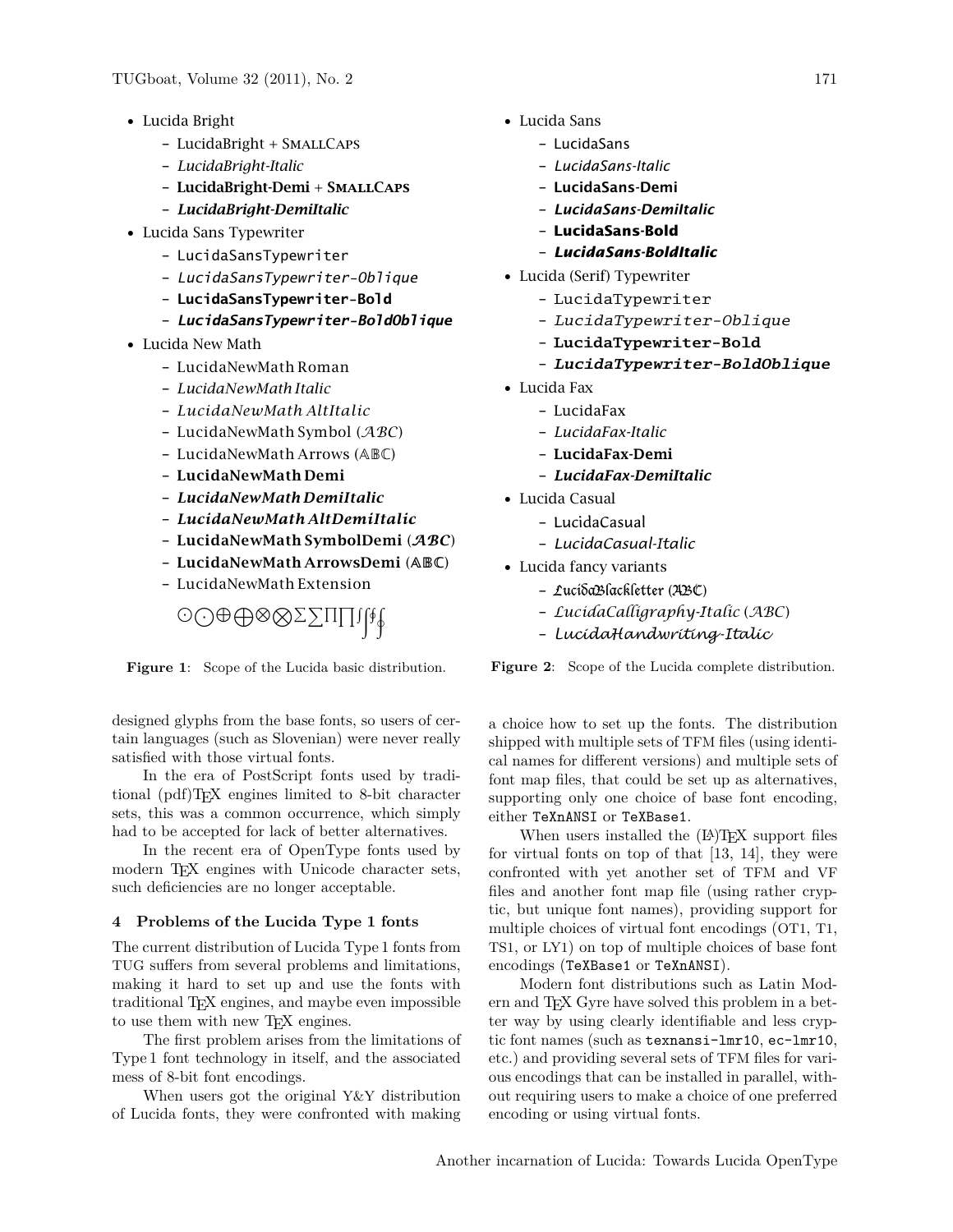

**Figure 3**: Comparison of the placement of accents: (a) constructed letter c-caron, using virtual fonts, (b) designed letter c-caron, (c) designed letter s-caron.

<span id="page-3-0"></span>Moreover, these modern font distributions also support a much wider range of 8-bit font encodings, such as QX for Polish, CS for Czech and Slovak, L7X for Lithuanian, or even T5 for Vietnamese, besides EC for Cork and TeXnANSI.

The second problem arises from the use of virtual fonts to supply missing accented glyphs, and the associated problems of design quality.

An example of such a problem is illustrated in Fig. [3,](#page-3-0) comparing a constructed letter c-caron from a virtual font (as it used to be) with a designed letter c-caron from an OpenType font (as it should be).

In the constructed letter, the placement of the accent is done automatically, based on the glyph metrics (bounding box), so the accent is placed too high and it is centered on the geometric center of the glyph rather than the visual center.

If you compare the constructed letter c-caron with the designed letter s-caron (which happens to be available in the TeXnANSI encoding, despite not being part of ISO Latin 1), the difference in quality becomes very obvious. It's unquestionably desirable to have a more comprehensive set of properly designed accented letters for better language support.

Finally, a third problem consists in the requirement for virtual font support in T<sub>EX</sub> engines and device drivers to be able to provide substitutions for missing glyphs in the first place.

While the mainstream T<sub>E</sub>X distributions (such as TEX Live) have supported virtual fonts in programs such as dvips or pdftex for many years, support for virtual fonts was never universal, and it was notably absent in the device drivers of the commercial TEX distribution of Y&Y Inc.

Finally, in recent developments we are facing a situation that support for traditional virtual fonts (based on VF and TFM files) is being phased out in modern macro packages such as ConT<sub>EXt</sub> MkIV. While the LuaT<sub>E</sub>X engine still supports traditional virtual fonts, the font loader in ConTEXt MkIV now uses a completely different mechanism.

| Karl Berry (TUG)    | project coordination       |
|---------------------|----------------------------|
| Chuck Bigelow (B&H) | glyph design, coordination |
| Khaled Hosny        | glyph assembly             |
| Mojca Miklavec      | testing of text fonts      |
| Ulrik Vieth         | testing of math fonts      |
| Hans Hagen          | technical advisory         |
| Taco Hoekwater      | technical advisory         |

<span id="page-3-1"></span>**Table 1**: Team members of the Lucida OpenType project team and responsibilities.

### **5 Inception of the Lucida OpenType project**

The idea of a project to create a Lucida OpenType font distribution was first conceived at last year's ConTEXt meeting in September 2010.

When a user asked how to set up Lucida for use with ConTEXt MkIV, Hans Hagen's answer was simply: "Don't use Lucida. It doesn't work!"

After a brief discussions, it was eventually concluded that something needed to be done about it, or else Lucida would soon become an obsolete and unsupported font family.

It was then suggested to hire Khaled Hosny as a developer to repackage and extend the existing Lucida Type 1 fonts into OpenType fonts and to seek support from TUG to fund and coordinate the development.

By October 2010, just a few weeks after the conference, Karl Berry had entered discussions between TUG and Bigelow & Holmes about the project, and by November 2010, the necessary legal agreement had been drafted and a project team was assembled, consisting of the team members listed in Table [1.](#page-3-1)

The agreed scope of the project was to develop OpenType versions of the Lucida basic distribution at first, which includes Lucida Bright, Lucida Math, and Lucida Sans Typewriter. Other family members, such as Lucida Sans or others may be added in a second phase of the project.

The goal for Lucida text font families was to develop OpenType fonts with good Unicode support for Latin languages, so these fonts will feature a significant number of accented Latin letters, but hardly any non-Latin scripts. In most cases, no new glyph designs will be required, just the assembly and placement of combining accents.

The goal for Lucida Math was to develop an OpenType math font with good Unicode support of math symbols and math alphabets. Besides the assembly of existing symbols from Lucida Type 1 fonts, a number of additional symbols may need to be designed, while most of the math alphabets can be taken from existing Lucida fonts.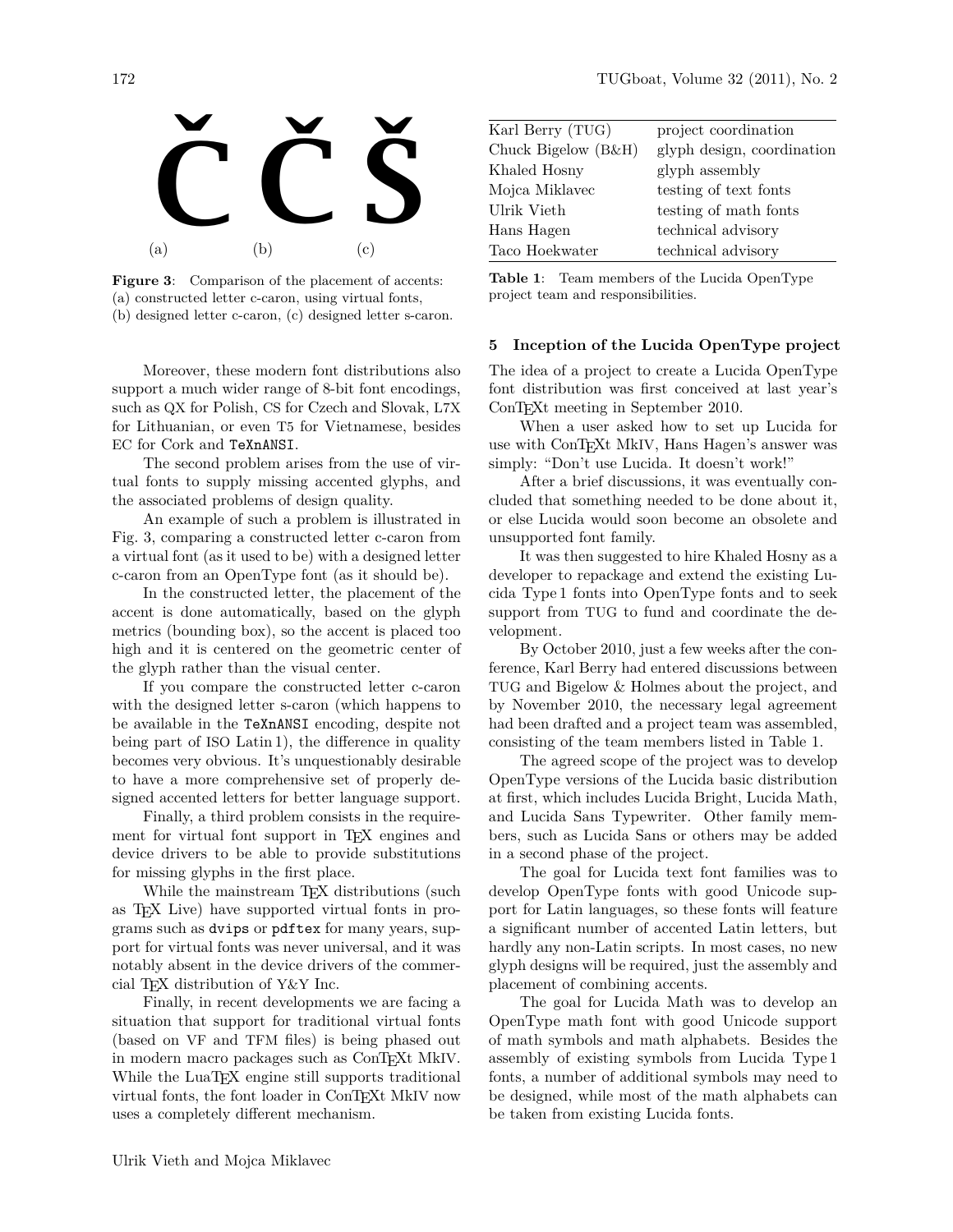| LucidaBright                     |     | 692 (955) |
|----------------------------------|-----|-----------|
| LucidaBright-Italic              | 395 |           |
| LucidaBright-Demi                | 395 | (527)     |
| LucidaBright-DemiItalic          | 395 |           |
| LucidaSansTypewriter             | 358 |           |
| LucidaSansTypewriter-Oblique     | 358 |           |
| LucidaSansTypewriter-Bold        | 358 |           |
| LucidaSansTypewriter-BoldOblique | 358 |           |

<span id="page-4-0"></span>**Table 2**: Number of glyphs per font for the Lucida OpenType text fonts. (Numbers in brackets are the totals including small caps and oldstyle figures.)

### **6 Progress of the Lucida OpenType project**

By November 2010, the project team was ready to start working, and by December 2010, the project was already well under way.

Bigelow & Holmes had supplied the designs of a number of additional glyphs for several Unicode blocks (mostly additional math symbols), and the first preliminary versions of OpenType fonts had been assembled for testing.

By January 2011, testing of the text fonts had started, while work on assembling combining accents for accented letters continued.

For the text fonts, testing mostly focused on checking the placement of combining accents and tracking the number of languages covered or the number of glyphs missing for each language.

Some statistics for the number of glyphs per font (as of May 2011) are given in Table [2](#page-4-0) for each of the Lucida text fonts. Unsurprisingly, the regular version of Lucida Bright is the most complete one, followed by other Lucida Bright fonts.

Besides the basic ASCII and ISO Latin 1 blocks, which were already available in 8-bit Type 1 fonts, all of the Lucida Bright fonts include the complete Latin Extended-A block  $(U+0100$  to  $U+017F)$ , while only the regular Lucida Bright also includes some parts of Latin Extended-B (U+0180 to U+024F) and Latin Extended Additional (U+1E00 to U+1EFF).

Besides the more extensive glyph coverage, the regular version of Lucida Bright is also the most advanced with regard to feature support for combining marks, providing some support for multiple marks, as well as marks above and below.

For the Lucida Sans Typewriter fonts, the glyph coverage is somewhat smaller than for the Lucida Bright fonts. Most of the Latin Extended-A block is also available, but a few gaps remain, awaiting new designs from Bigelow & Holmes. Apart from that, the typewriter fonts also have fewer ligatures, but those are unlikely to be used anyway.

Compared to the old Lucida Type 1 fonts, which typically had 252 glyphs, the number of 395 glyphs in the new Lucida OpenType fonts already presents a significant advantage, especially for users of Latin languages beyond Latin 1.

Compared to other versions of Lucida fonts with Unicode support, such as Lucida Sans Unicode (1779 glyphs) or even Lucida Grande (2826 glyphs), however, the scope of the new Lucida OpenType fonts is still pretty small, as it only includes support for Latin, but not for other scripts, such as Greek, Cyrillic, Arabic, Hebrew, etc.

By March 2011, testing of the math fonts had also started, while ongoing work on extending and improving the text fonts continued.

For the math fonts, testing mostly focused on typesetting a variety of sample math documents to check for missing symbols or alphabets.

In total the new Lucida Math OpenType font includes 2148 glyphs, of which 948 glyphs are from math alphabets  $(U+1D400$  to  $U+1D7FF)$ .

An overview of the available math alphabets in Lucida Math is shown in Fig. [4.](#page-5-0) As it turned out, most of the math alphabets in Unicode could be supplied from existing Lucida Type 1 fonts (including some fancy variants such as Lucida Calligraphy and Blackletter). Only a few alphabets remain missing, such as lowercase bold Script, upper- and lowercase bold Fraktur, and lowercase Blackboard Bold letters. In addition, some individual symbols are missing in just a few alphabets.

As a unique feature, Lucida Math provides two alternate versions of the math italic alphabet, but only one version can be assigned to Unicode slots, so the other one has to be relegated to slots in the private use area and accessed via font substitutions, if the +ss01 feature is selected.

As for the coverage of math symbols, all of the existing symbols from Lucida Type 1 math fonts have been integrated into Lucida Math OpenType. In addition, Bigelow & Holmes have supplied new designs for some additional Unicode blocks of math symbols.

While there are still a few gaps left to be filled, most of the gaps are in lesser used alphabets, so they will not affect most documents. In our tests, we have successfully typeset a number of sample math and physics documents without encountering any missing symbols.

A very small sample of math typesetting with Lucida Math is shown in Figs. [5–](#page-6-1)[6](#page-6-2) (inspired by [\[15\]](#page-7-13)).

We are confident that Lucida Math is about as good as other existing OpenType math fonts, such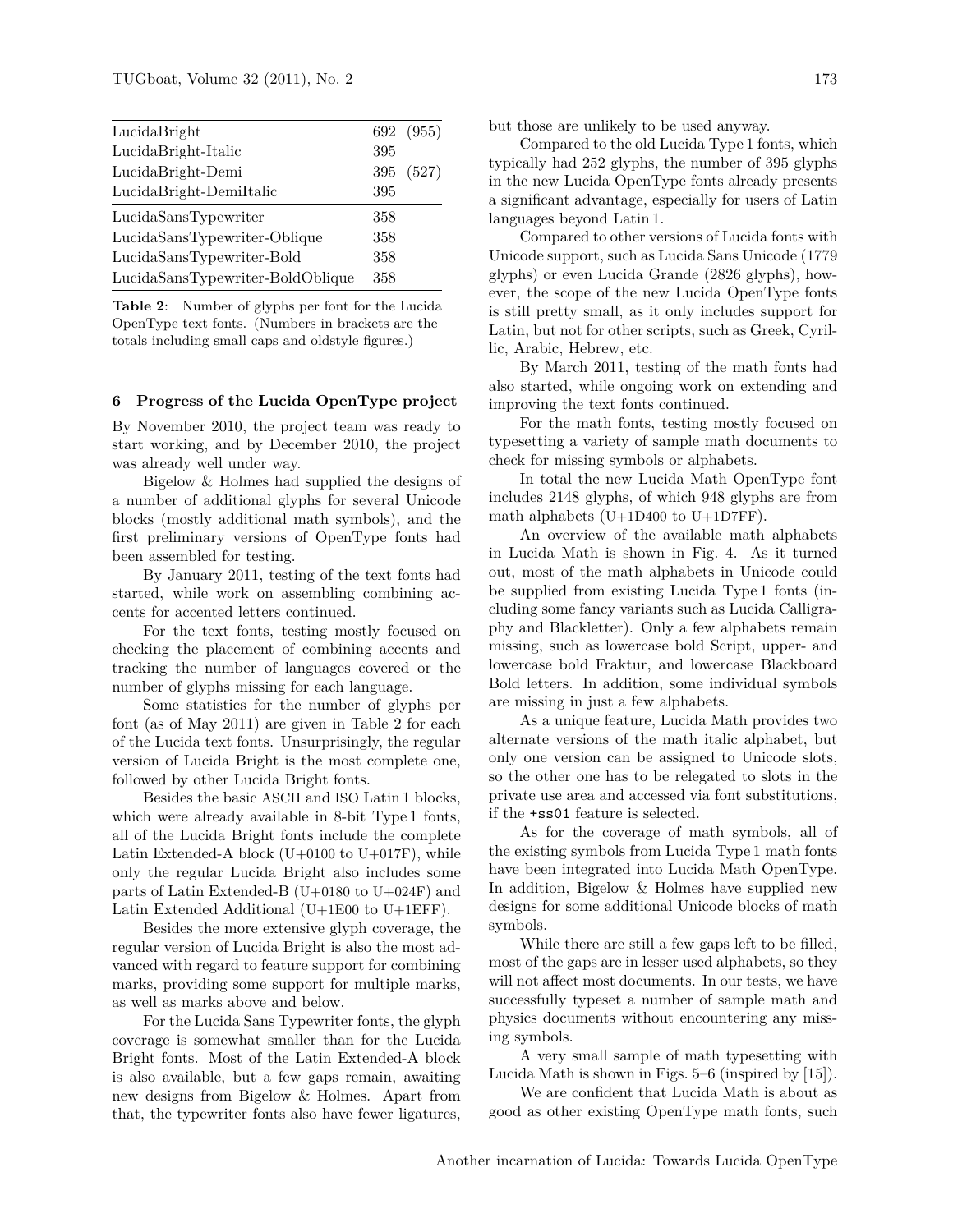| LucidaNewMath-Roman<br>LucidaNewMath-AltItalic<br>LucidaNewMath-Demi<br>LucidaNewMath-AltDemiItalic              | \mathup<br>$\mathcal{h}(t)$<br>\mathbfup<br>$\mathcal{h}_\text{math}(-)$                | ABCXYZ abcxyz<br>ABCXYZ abcxyz<br><b>ABCXYZ</b> abcxyz<br>$ABCXYZ$ abcxyz                                                                                         | ΑΒΙΞΨΩ αβγξψω<br>ΑΒΓΞΨΩ αβγξψω<br><b>ΑΒΓΞΨΩ αβγξψω</b><br>ΑΒΓΞΨΩ αβγξψω   | 0123<br>0123 |
|------------------------------------------------------------------------------------------------------------------|-----------------------------------------------------------------------------------------|-------------------------------------------------------------------------------------------------------------------------------------------------------------------|---------------------------------------------------------------------------|--------------|
| LucidaNewMath-Roman<br>LucidaNewMath-Italic<br>LucidaNewMath-Demi<br>LucidaNewMath-DemiItalic                    | \mathup<br>$\mathcal{h}(+)$<br>\mathbfup<br>$\mathcal{h}_t(\theta)$                     | ABCXYZ abcxyz<br>ABCXYZ abcxyz<br><b>ABCXYZ</b> abcxyz<br><b>ABCXYZ</b> abcxyz                                                                                    | ΑΒΙΞΨΩ αβγξψω<br>ΑΒΓΞΨΩ αβγξψω<br><b>ΑΒΙΞΨΩ αβγξψω</b><br>ΑΒΓΞΨΩ αβγξψω   | 0123<br>0123 |
| LucidaSans<br>LucidaSans-Italic<br>LucidaSans-Demi<br>LucidaSans-DemiItalic                                      | \mathsfup<br>\mathsfit<br>\mathbfsfup<br>\mathbfsfit                                    | ABCXYZ abcxyz<br>ABCXYZ abcxyz<br><b>ABCXYZ</b> abcxyz<br><b>ABCXYZ</b> abcxyz                                                                                    | (not assigned)<br>(not assigned)<br><b>ΑΒΓΞΨΩ αβγξψω</b><br>ΑΒΓΞΨΩ αβγξψω | 0123<br>0123 |
| LucidaNewMathSymbol<br>LucidaNewMathSymbol-Demi<br>LucidaCalligraphy<br>LucidaBlackletter<br>LucidaNewMathArrows | \mathcal<br>\mathbfcal<br>\mathscr<br>\mathbfscr<br>\mathfrak<br>\mathbffrak<br>\mathbb | ABCXYZ<br>ABCXYZ<br>ABCXYZ abcxyz<br>$ABCXYZ$ (missing)<br>ДВСӾУЗ абсхуз<br>(missing) (missing)<br>$\triangle B\mathbb{C} \times \mathbb{Y} \mathbb{Z}$ (missing) |                                                                           |              |

<span id="page-5-0"></span>**Figure 4**: Overview of math alphabets in Lucida Math OpenType and where they were taken from. Note that switching between italic and alternate italic requires leaving math mode and reloading the font with different OpenType feature settings: (+) = fonts loaded with option +ss01,  $(-)$  = fonts loaded with option -ss01.

as Cambria Math or XITS Math. While Cambria Math is often used for comparison, as it was the very first OpenType math font, it also has some gaps in the math alphabets, and it may depend on the usage which ones are relevant.

## **7 Status of the Lucida OpenType project**

As of April 2011, shortly before the presentation of the project at the EuroBachoTEX 2011 conference, a set of preliminary versions of Lucida OpenType fonts has been completed. However, the project now faces an uncertain future.

For one reason, Khaled Hosny, our main developer, will be unavailable for some time due to being drafted for military service in Egypt.

For another reason, Bigelow & Holmes did not have enough time during the academic year to supply designs for missing glyphs, so even a number of trivial issues affecting only a few glyphs have remained unfinished so far.

As for the current status, the Lucida Open-Type text and math fonts clearly represent a work in progress, but not yet a finished product.

For the text fonts, it would be desirable to reach a consistent level of glyph coverage in all fonts, including all of Latin Extended-A, and possibly Latin Extended-B or Latin Extended Additional.

Of course, supporting a certain number of Latin

Unicode blocks directly implies supporting a certain number of languages with Latin scripts.

In the case of Latin Extended-A and -B, this primarily implies support for European languages. In the case of Latin Extended Additional, this might even imply support for Vietnamese, although it is questionable if this will ever happen.

Besides a consistent level of glyph coverage, it would also be desirable to reach a consistent level of feature support for combining marks, including marks above, marks below, and multiple marks.

So far, only the regular version of Lucida Bright comes near this level (with some remaining gaps), while the other fonts include only Latin Extended-A (also with some remaining gaps).

For the math font, the existing coverage of math symbols and alphabets is already quite good, but it would also be desirable to close the remaining gaps in the alphabets, requiring some new designs for bold Script and bold Blackletter fonts.

Finally, once the basic set of Lucida OpenType fonts (Lucida Bright, Lucida Math, and Lucida Sans Typewriter) have been completed, there are other members of the Lucida complete set which remain to be done in a second phase, such as Lucida Sans and possibly some of the fancy variants.

Most likely, it will not be worth the effort to create a full set of accented letters for each of the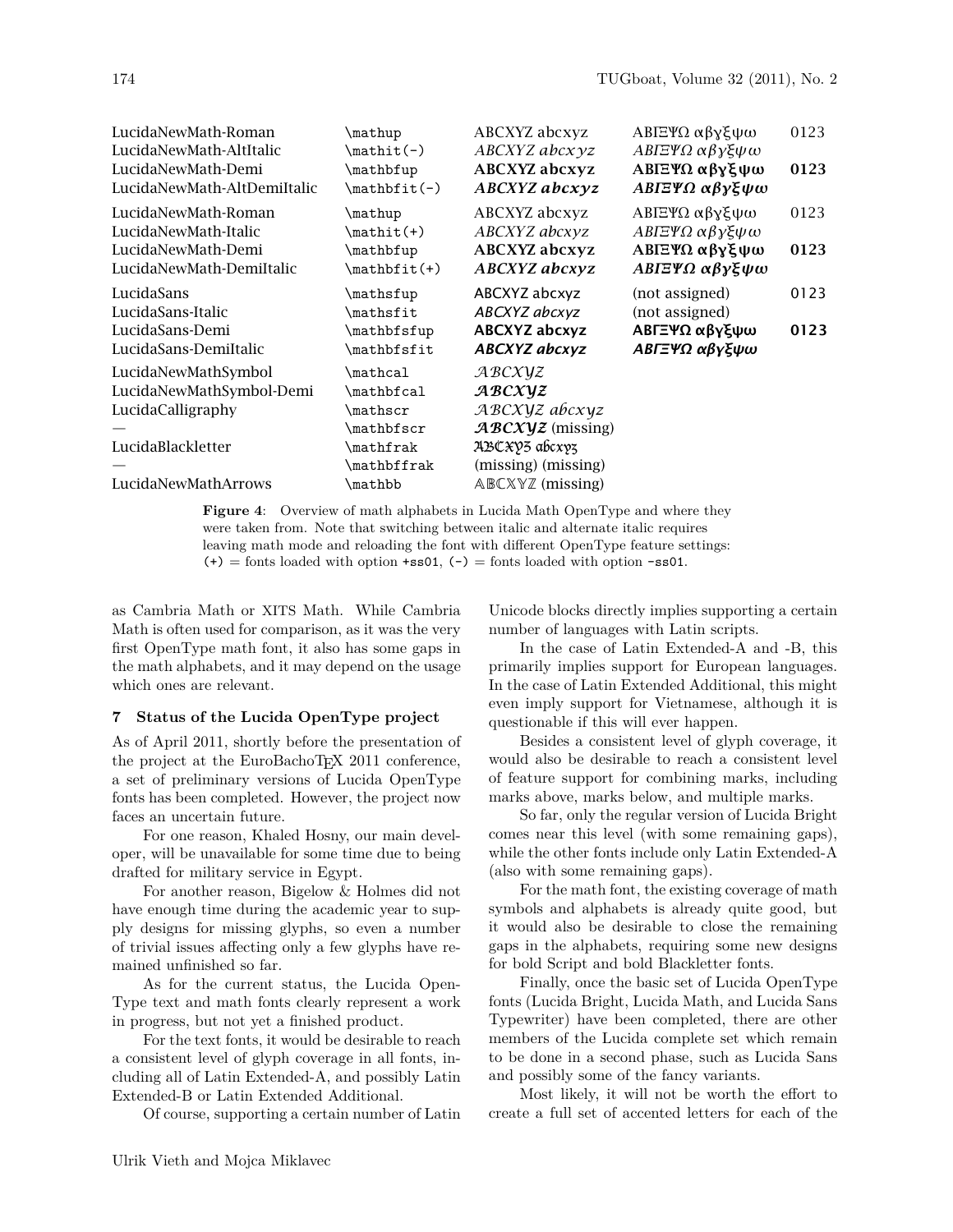**Theorem 1 (Residue Theorem).** Let  $f$  be analytic in the region  $G$  except for the isolated singularities  $a_1, a_2, \ldots, a_m$ . If y is a closed rectifiable curve in G which does not pass through any of the points  $a_k$  and if  $\gamma \approx 0$  in G then

$$
\frac{1}{2\pi i}\int_{\gamma}f=\sum_{k=1}^m n(\gamma;a_k)\operatorname{Res}(f;a_k).
$$

Theorem 2 (Maximum Modulus). *Let be a bounded open set in* ℂ *and* suppose that f is a continuous function on  $G^-$  which is analytic in G. Then  $\max\{|f(z)| : z \in G^-\} = \max\{|f(z)| : z \in \partial G\}.$ 

<span id="page-6-1"></span>**Figure 5**: Sample math document typeset with Lucida Bright and Lucida Math OpenType using the default set of math italic (OpenType feature -ss01).

**Theorem 1 (Residue Theorem).** Let  $f$  be analytic in the region  $G$  except for the isolated singularities  $a_1, a_2, \ldots, a_m$ . If y is a closed rectifiable curve in G which does not pass through any of the points  $a_k$  and if  $\gamma \approx 0$  in G then m

$$
\frac{1}{2\pi i}\int_{\gamma} f = \sum_{k=1}^m n(\gamma; a_k) \operatorname{Res}(f; a_k).
$$

Theorem 2 (Maximum Modulus). *Let be a bounded open set in* ℂ *and* suppose that f is a continuous function on  $G^-$  which is analytic in G. Then  $\left(\begin{array}{ccc} |c| \leq |c| & |c| \leq |c| \leq |c| \leq |c| \leq |c| \leq |c| \leq |c| \leq |c| \leq |c| \leq |c| \leq |c| \leq |c| \leq |c| \leq |c| \leq |c| \leq |c| \leq |c| \leq |c| \leq |c| \leq |c| \leq |c| \leq |c| \leq |c| \leq |c| \leq |c| \leq |c| \leq |c| \leq |c| \leq |c| \leq |c| \leq |c| \leq |c| \leq |c| \leq |c|$ 

<span id="page-6-2"></span>
$$
\max\{|f(z)| : z \in G^-\} = \max\{|f(z)| : z \in \partial G\}.
$$



fancy variants, but it would certainly be useful to do so for the major variants such as Lucida Sans, and to provide a basic conversion of Type 1 fonts to OpenType for some of the other variants.

As for availability, the Lucida fonts will remain non-free commercial fonts with all rights held by Bigelow & Holmes, and licenses being sold by TUG. The members of the project team will be rewarded with a free license for the fonts, but will not get any proceeds from the sales.

### **8 Post-conference updates**

The bulk of this article was written in May 2011 and represents the status as of EuroBachoTEX 2011.

As of June 2011 the project has been regaining momentum, as Khaled Hosny is now temporarily back to work on the project during his spare time.

As one of the first steps, the glyph coverage of the Lucida Sans Typewriter fonts has been extended to the same level as the Lucida Bright fonts, now featuring 395 glyphs representing the complete Latin Extended-A Unicode block.

As another step, a very basic conversion of the Lucida Sans fonts from Type 1 to OpenType format has been done, so that a complete set of serif, sansserif, and monospace fonts is now available.

While the glyph coverage of the converted fonts is limited to the same 250 glyphs, having the fonts available in OpenType format should make it easier to start extending these fonts as well.

Further steps are under discussion and could be directed either towards converting more fonts or towards extending the glyph and feature coverage of existing fonts (or a bit of both).

Finally, a preliminary version of a bold math font has also been assembled, which might be used in an all-bold context such as headings or theorems. For a start, only the available glyphs from demibold Lucida Math Type 1 fonts have been assembled, but ideally, such a bold math font should eventually cover a complete set of bold symbols and alphabets, including heavy versions of bold alphabets.

In any case, work on Lucida OpenType is now continuing and has been showing great progress in just a few days, so we are confident that something useful will eventually come out of this project.

#### **References**

<span id="page-6-0"></span>[1] Charles Bigelow: Notes on Lucida designs, November 2005. [http://tug.org/store/lucida/](http://tug.org/store/lucida/designnotes.html) [designnotes.html](http://tug.org/store/lucida/designnotes.html)